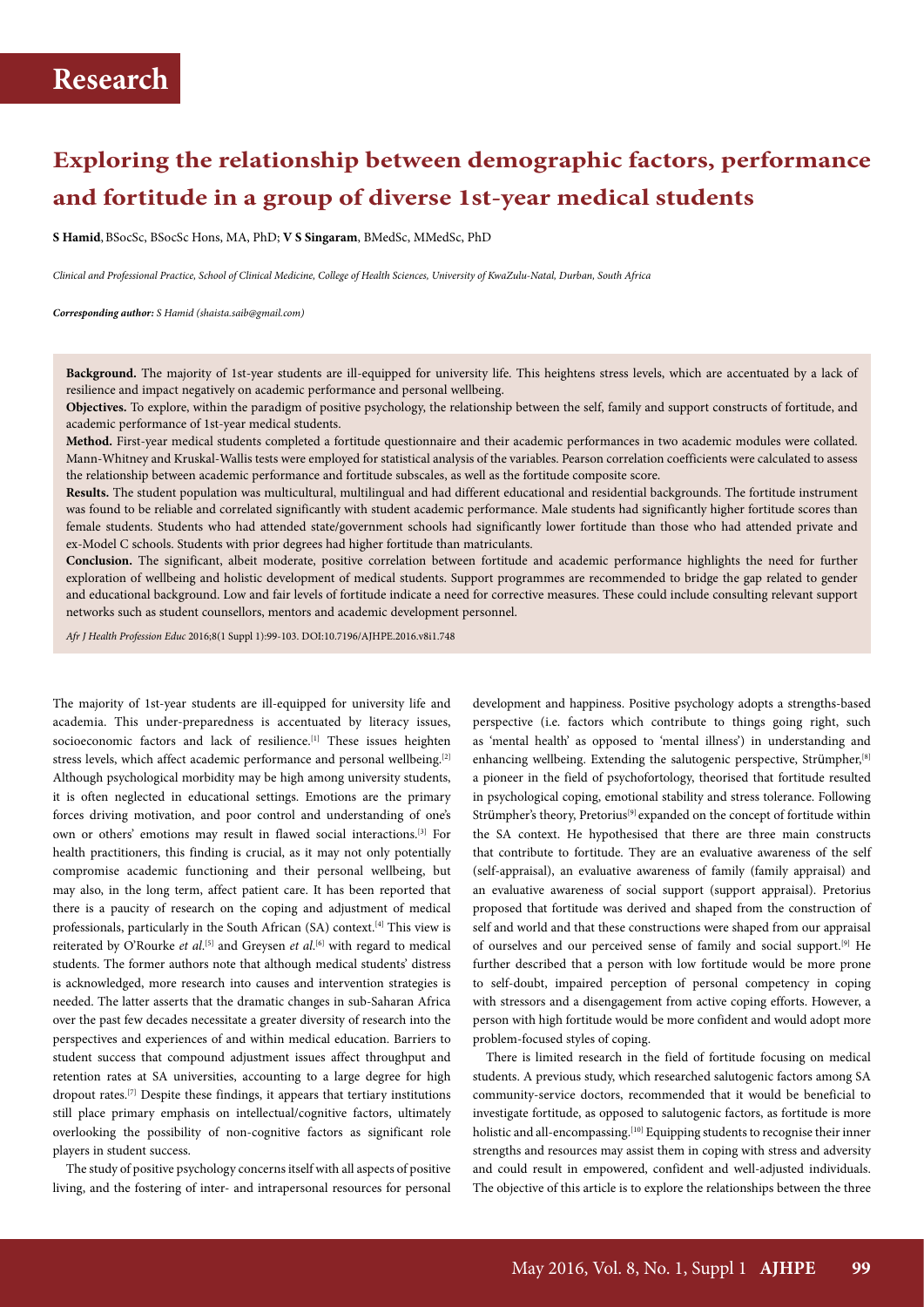constructs of fortitude,[9] academic performance and demographic factors in a diverse group of 1st-year medical students.

### **Methods**

Ethical clearance and gatekeeper approval were obtained from the Human and Social Sciences Ethics Committee at the University of KwaZulu-Natal (UKZN), Durban, SA (HSS/0119/013D). A quantitative correlational research design was adopted using convenience sampling. The study was conducted at the Nelson R Mandela School of Medicine at UKZN. All 1st-year medical students in the 2013 cohort were invited to complete the questionnaire adopted for use in the study. A total of 200 questionnaires were distributed, and 165 students consented to participate.

Students' end-of-semester academic results from two academic modules, Becoming a Professional (36-credit bearing) and Basic Science (96-credit bearing), were obtained from the Faculty of Medicine. These are the only two academic modules that all 1st-year students participate in – the other three modules (8-credit bearing), English, isiZulu and Computer Skills, are based on an entrance examination.

### **Instrument**

The research instrument consisted of 34 questions, to which the students responded using either a nominal or an ordinal scale. The questionnaire was divided into a demographic and fortitude component. Demographic data were collected on gender, race, age, type of school (urban v. rural), sources of funding, and attendance at peer-mentoring and study skills sessions.

The Fortitude Questionnaire (FORQ) was used to assess the fortitude component, adopted from Pretorius and Heyns<sup>[11]</sup> with permission from the authors. It comprises 20 items aimed at measuring the theoretical construct of fortitude. It has three subscales described below:

- The self-appraisal scale comprises seven items related to the global appraisal of the self, as well as more specific appraisals such as problemsolving efficacy and mastery or competence (e.g. 'I take a positive attitude towards myself ').
- The family-appraisal scale has seven items regarding the evaluative awareness of the family environment, such as support from family, level of conflict, cohesiveness in the family and family values (e.g. 'there is plenty of attention for everyone in my family').

• The support-appraisal scale is an evaluative awareness of the support from others. These six items also included beliefs about the efficacy of using such support resources (e.g. 'I am very satisfied with the comfort and support I get from others').

### **Data analysis**

The data were analysed using Stata/IC 13.0 (StataCorp LP, USA).[12] Descriptive analyses involved computation of summary statistics using frequencies and graphs, based on survey responses. Continuous data were tested for normality using the one-sample Kolmogorov-Smirnov test. The results of this test revealed that the *p*-values were statistically significant (*p*=0.000), implying that distribution of the data was not normal. Hence, for inferential statistical analyses, the non-parametric Mann-Whitney *U*-test was used to test whether the medians of the continuous variables between two independent groups were statistically different at *p*<0.05, and the Kruskal-Wallis test was employed to test the statistical significance of the differences between three or more groups. Where possible, box plots were constructed to show the difference in medians and interquartile ranges of continuous variables across groups. Pearson correlation coefficients were calculated to assess the relationship between academic performance on the two subjects and

fortitude subscales, as well as the fortitude composite score. Reliability of the instrument was assessed using Cronbach's α.

#### **Results**

The sample was predominantly female (62%). According to racial background, the sample consisted of black (77%), Indian (13%), white (4%) and coloured (7%) students. Ages ranged between 18 and 21 years (78%). Seventy-five percent of participants had attended a state/government school (i.e. poorly resourced), 7% had attended a private school and 18% had attended an ex-Model C school (i.e. well resourced). Forty-five percent of participants completed their schooling in a rural area. The majority lived in a university residence (61%), 29% lived with family or friends and 10% lived in a private residence. Twenty-two percent of the students had attended some form of study skills session and 82% had attended peer-mentoring sessions.

Cronbach's  $\alpha$  coefficients were 0.77 for selfappraisal, 0.88 for family-appraisal and 0.82 for support-appraisal scales. This shows a high internal consistency of the items for all three constructs.

A comparison of the medians of the fortitude subscales showed that self-appraisal (20.79), with a range of 8 - 28, had the highest median, while support appraisal (16.73), with a range of 2 - 24, had the lowest (Table 1). The overall median

| Table 1. Descriptive statistics for fortitude and its subscales     |               |               |                |         |            |  |  |  |  |
|---------------------------------------------------------------------|---------------|---------------|----------------|---------|------------|--|--|--|--|
|                                                                     | Median        | Items per     | Minimum        | Maximum | <b>IEP</b> |  |  |  |  |
| Scale                                                               | (SD)          | subscale, $n$ | scored         | scored  | $(a - b)$  |  |  |  |  |
| Self-appraisal                                                      | 20.79 (4.23)  | 7             | 8              | 28      | (8.20)     |  |  |  |  |
| Family appraisal                                                    | 19.50(6.50)   | 7             | $\Omega$       | 28      | (0.28)     |  |  |  |  |
| Support appraisal                                                   | 16.73(4.26)   | 6             | $\overline{2}$ | 24      | (2.24)     |  |  |  |  |
| Fortitude                                                           | 57.01 (11.44) | 20            | 20             | 80      | (20.80)    |  |  |  |  |
| $SD = standard deviation: IEP = interval endpoints for each score.$ |               |               |                |         |            |  |  |  |  |

SD = standard deviation; IEP = interval endpoints for each score.

#### **Table 2. Correlations between fortitude and academic performance**

|                               | Self-appraisal   |                   | <b>Family-</b>   |                   | Support-         |                   | Fortitude        |                 |
|-------------------------------|------------------|-------------------|------------------|-------------------|------------------|-------------------|------------------|-----------------|
|                               | score            |                   | appraisal score  |                   | appraisal score  |                   | composite score  |                 |
| Module completed              | $\boldsymbol{n}$ | $r^*$             | $\boldsymbol{n}$ | $r^*$             | $\boldsymbol{n}$ | $r^*$             | $\boldsymbol{n}$ | $r^*$           |
| Becoming a Professional       | 158              | $0.23^{\dagger}$  | 158              | $0.20^{*}$        | 158              | $0.25^{\dagger}$  | 158              | $0.28^{\circ}$  |
| <b>Basic Science</b>          | 152              | 0.09              | 152              | $0.17*$           | 152              | $0.22^+$          | 152              | $0.20 \ddagger$ |
| Average of the two assessment | 135              | $0.16^{\ddagger}$ | 135              | 0.21 <sup>6</sup> | 135              | 0.29 <sup>6</sup> | 135              | 0.29            |
| scores                        |                  |                   |                  |                   |                  |                   |                  |                 |

\*Pearson's product moment correlation coefficient. † Correlation at *p*<0.01 (two-tailed). ‡ Correlation at *p*<0.05 (two-tailed). § Correlation at *p*<0.001 (two-tailed).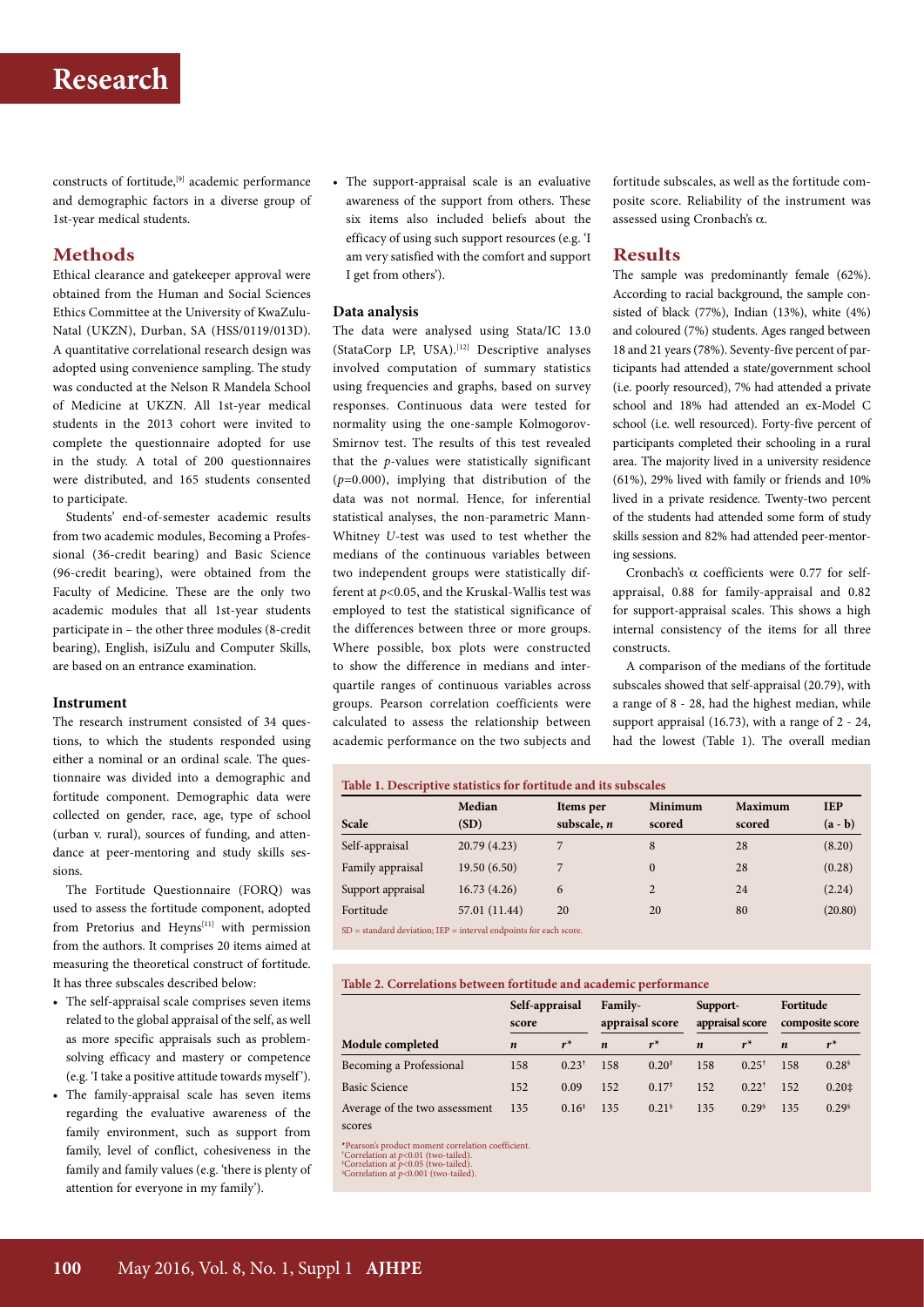# **Research**

for the composite score of fortitude was 57.01  $(Table 1)$ 

Fig. 1 shows the distribution of fortitude scores across the 20 different measures posited in the study questionnaire. As illustrated, the majority of the students felt strongly that these statements applied to them. This implies that, with regard to the family-appraisal subscale, students believed that they had strong levels of family support; the self-appraisal subscale revealed that they felt positive about themselves, and the support-appraisal subscale indicated that they were satisfied with the support they received from others. No statistical differences were found between the race groups for all three subscales and the overall fortitude scores.

Median scores for the family-appraisal subscale, the support-appraisal subscale and the fortitude composite score were not statistically different between male and female students (*p*>0.05; Fig. 2). However, male students had a significantly higher median score than their female counterparts on the self-appraisal subscale (*p*<0.0001).

The Kruskal-Wallis test revealed statistically significant differences in the composite fortitude scores of students who had attended different types of schools  $(p<0.05)$ . Those students who had attended state/government schools had the lowest composite median score (Fig. 3).

Fig. 4 illustrates that students with other higher educational experience, such as the completion of another degree, prior to doing medicine, had significantly higher median scores across all three fortitude subscales compared with those without such experience. These differences were statistically significant (*p*<0.05 for the family-appraisal, supportappraisal and self-appraisal subscales; *p*<0.001 for the fortitude composite score).

The results shown in Table 2 indicate that there was a weak but statistically significant correlation between the self, family and support subscales and performance in the Becoming a Professional and Basic Science academic modules. When the three subscales were combined, the resultant fortitude composite score was significantly but moderately correlated with the academic scores of the Becoming a Professional module. Furthermore, the composite score of fortitude was also significantly moderately correlated with the average score for both academic modules.

### **Discussion**

Three main constructs that contribute to fortitude are the evaluative awareness of the self



*Fig. 1. The distribution of fortitude scores across the 20 different measures of fortitude: analysis disaggregated by fortitude subscale.*

(self-appraisal), an evaluative awareness of family (family appraisal) and an evaluative awareness of social support (support appraisal).<sup>[11]</sup> High internal consistency of the items in all three constructs supports the reliability of the instrument used in this study. We found that the majority of the participants had high levels of fortitude in all three constructs. This implies that this cohort of medical students had positive perceptions or appraisals of themselves, their families and their social supports. The self-appraisal scale presented with the highest mean scores overall for this group of students. This may be due to the finding that, compared with other university students, medical students were 'known to be highly motivated students'.<sup>[13]</sup> Also, being selected from a massive pool of applicants, these students are constantly reminded that they are the 'cream of the crop'.

Women generally present with greater psychological distress<sup>[14]</sup> and hence may have lower fortitude scores, as we have found in this study. When comparing mean scores, males had higher fortitude and significantly different scores for self-appraisal than females. Although Rahim<sup>[15]</sup> did not find any significant relationship between fortitude and gender, Roothman et al.<sup>[16]</sup> found that men presented with higher fortitude levels than females. The finding in this study reflects that male students have a higher sense of self, i.e. they are more certain of themselves, have more positive attitudes about themselves, have less trouble making up their minds and trust their abilities to solve problems. Dhaniram<sup>[10]</sup> also found, in her research of stress levels among SA community-service doctors, that female students and female physicians showed higher stress levels. These findings highlight the need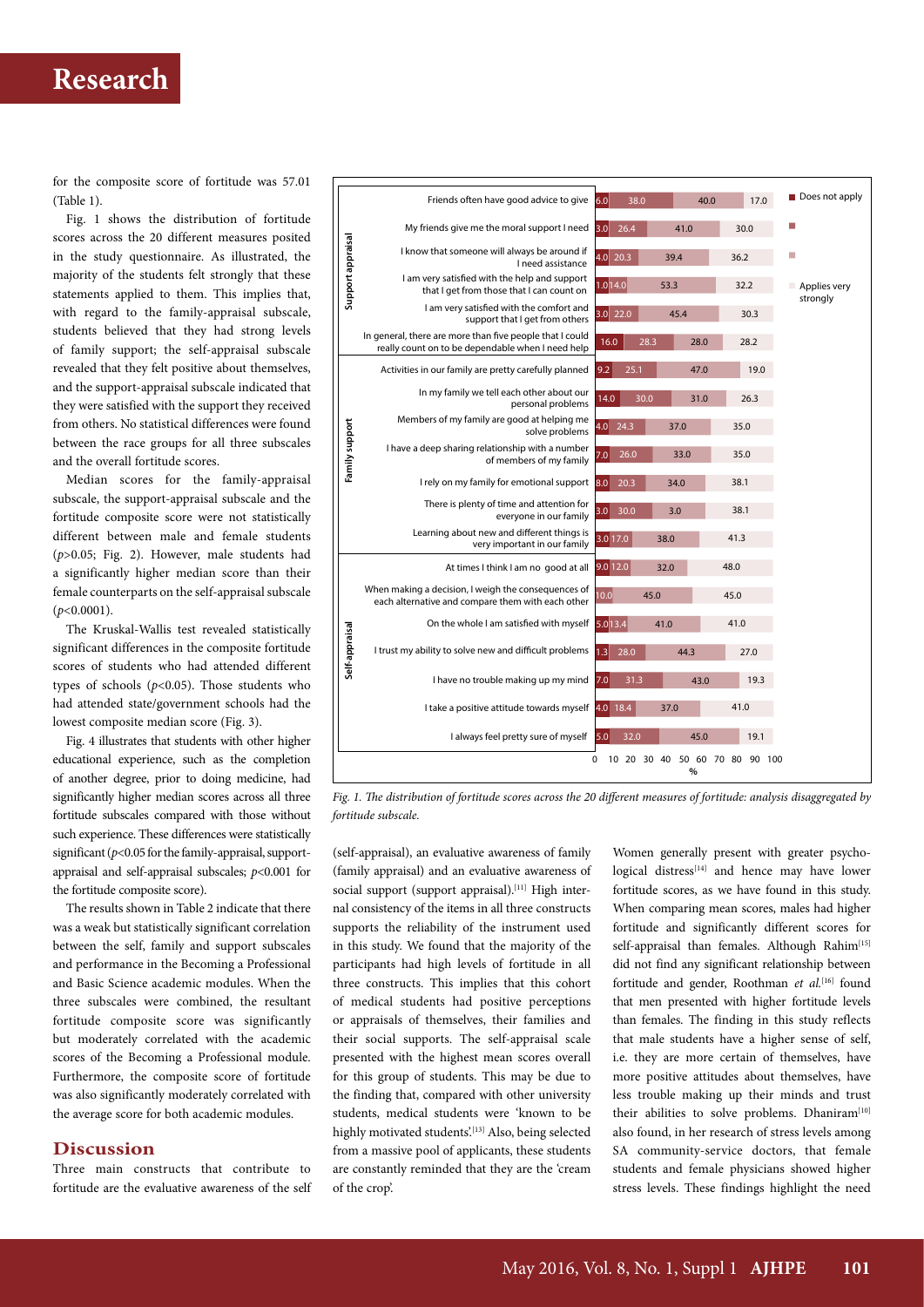

*Fig. 2. Distribution of the three fortitude subscale scores by gender.*



*Fig. 3. Distribution of the three fortitude subscale scores by type of school where student matriculated.*

for wellbeing programmes that target females, although not to the exclusion of male students. The underlying reasons for this finding should also be explored further using interviews or focus groups.

Students who had acquired other educational experiences or degrees prior to studying medicine had significantly higher median scores across all three fortitude subscales compared with those who had not. These findings may be attributed to the increased experience and level of maturity of these students, compared with those pursuing their first degree directly after high school.<sup>[10]</sup> Students who had attended state/government schools had significantly lower fortitude than those who had attended private or ex-Model C schools. The type of school attended has been found to influence academic scores.<sup>[17]</sup> These findings may be attributed to the fact that private and ex-Model C schools have greater infrastructure, resources and much lower teacher-to-student ratios than state schools. They also highlight the need for support programmes to bridge this gap in higher education.

This study contributes to the body of knowledge regarding the association between non-cognitive predictors, such as student psychological wellness on academic performance.<sup>[18-20]</sup> A moderately statistically significant



*Fig. 4. Distribution of the three fortitude subscale scores by whether student acquired a previous degree.*

relationship was found between fortitude and academic performance. This finding highlights the need to investigate confounding variables that may influence academic performance. Hence, further research in this area, preferably with a larger sample, is needed. Furthermore, the weak but statistically significant findings of this study suggest an association between psychological wellbeing and academic performance.<sup>[13]</sup> Developing fortitude in medical students and fostering an environment of positive social and academic support could have positive implications for academic success. These findings support the need for further exploration of self-development and wellness programmes at medical schools. Such programmes could serve as buffers against medical school stressors and could contribute to enhancing and sustaining fortitude. As the study was limited to 1st-year students only, sampling across all years of medical study is recommended for future studies to investigate the effect of year of study on fortitude. It is also recommended that longitudinal studies be used to assess the fortitude of students as they progress through their years of study. Further validation of the instrument is recommended in other health science settings.

This study was dependent on self-reported information and perceptions from the participant. However, the fortitude instrument used was found to be reliable. It is suggested that further study includes other health science students, such as those from nursing and pharmacy, to gain a more extensive view of the levels of fortitude. This would enable comparison of curriculum and academic environment influences in health science education.

## **Conclusion**

Male students had significantly higher fortitude scores than females. Students who had attended state/government schools had significantly lower fortitude than those who had attended private or ex-Model C schools. Students with prior degrees had higher fortitude than matriculants. Low and fair levels of fortitude are indicative of a need for corrective measures. These could include consulting the relevant support networks, such as student counsellors, mentors and academic development personnel. The significant, albeit moderate, correlation between fortitude and academic performance highlights the need for further investigation of the fortitude instrument.